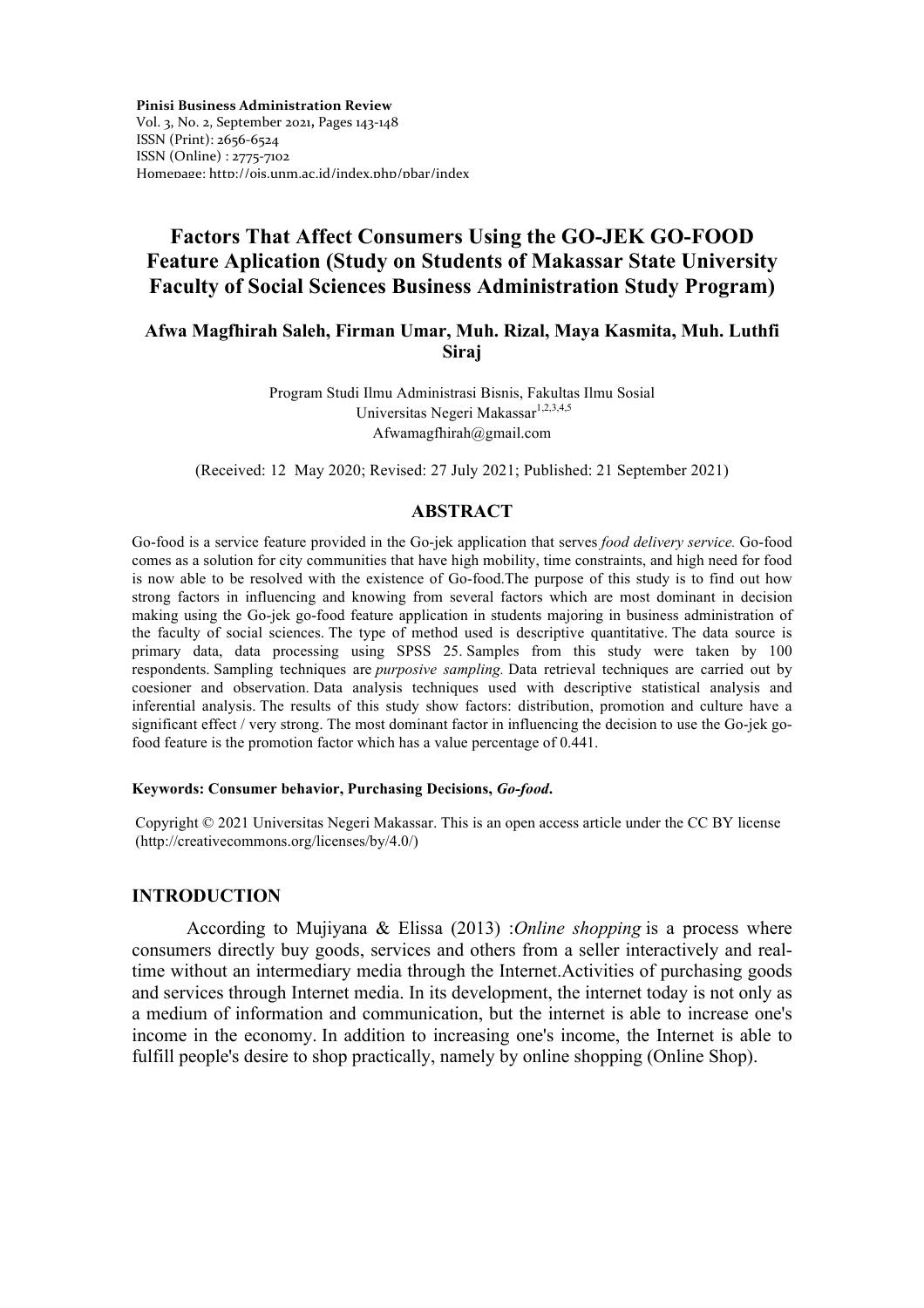# 144 **Pinisi Business Administration Review**

Volume 3 Number 2, September 2021. Pages 143-148

*E-business is* the practice of implementing and managing key business processes such as product design, raw material supply management, manufacturing, sales, order fulfillment, and service provision through the use of computerized communication technology, computers, and data. (Steven Alter. Information System: Foundation of E-Business. Prentice Hall. 2002). Consumer behavior is a process that is passed by a person in finding, buying, using, evaluating and acting after the consumption of products, services and ideas that are expected to meet his needs (Schiffman Dan Kanuk 2000).

According to Kotler and Keller (2009), consumer behavior is a study of how individuals, groups and organizations choose, buy, use and place goods, services, ideas or experiences to satisfy their desires and needs. According to Basu Swastha (2000:10), consumer behavior is the activities of individuals directly involved in obtaining and using goods and services, including the decision-making process on the preparation and determination of such activities. The purchasing decision process of each consumer varies because it is influenced by factors that determine consumer decisions consisting of environmental influences, individual differences and consumer psychological processes and marketing strategies. (Engel, et al., 2002).

According to Setiadi (2003) culture is the determinant of one's desire and behavior that is most fundamental in decision making and purchasing behavior.. According to Kotler (2009), social classes are relatively homogeneous and enduring groups in a society, organized hierarchically and whose membership has similar values, interests, and behaviors. According to Setiadi, N.J (2003), motivation is a willingness to issue a high level of effort towards the goals to be achieved, conditioned by the ability of efforts to meet an individual's needs.

According to Engel, et al. (1993 in Sumarwan, 2003), attitudes show what consumers like and dislike. Furthermore Sumarwan (2003), stated that attitude is an expression of consumer feelings about an object whether liked or not, belief in the various attributes and benefits of the object. According to Assael (1992 in Setiadi, 2003), consumer learning is a change in behavior that occurs as a result of his past experiences. Consumer Behavior is the activities of individuals who are directly involved in obtaining and using goods and services including the decision-making process on the preparation and determination of such activities (Swastha et al., 2000).

But not many people know the dominant factor behind consumers using the Go-Jek go-food feature. Therefore, the authors are interested in conducting research on factors that affect consumers using the Go-Jek go-food feature app. From the above problem, the author is interested to research a research title "Factors That Affect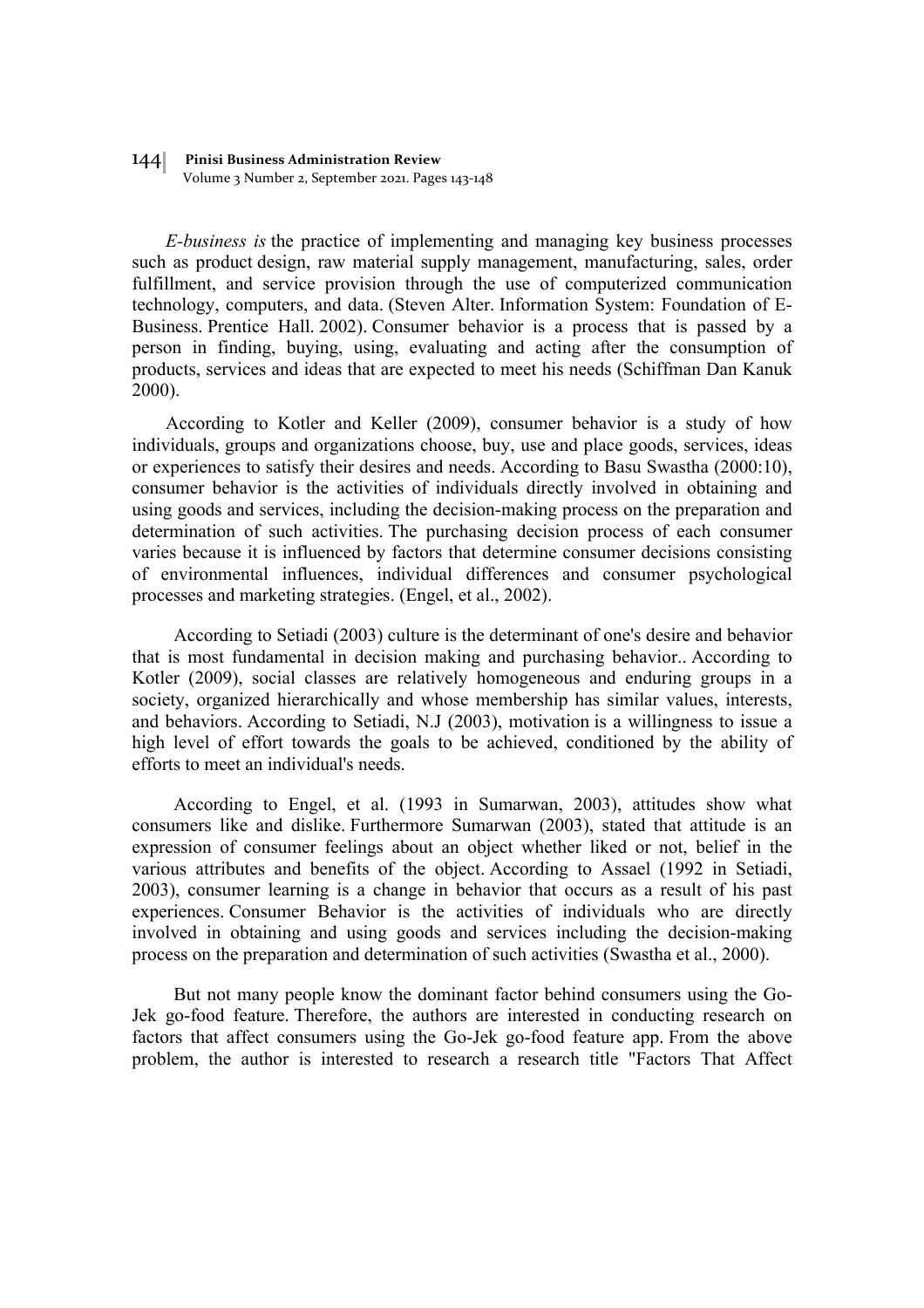Consumers Using Go-Jek Go-Food Feature Application (Student of Business Administra Science Program of Makassar State University)".

### **Method**

The design used in this research is quantitative research that is to conduct hypothesis testing in accordance with the formulation of the problem studied so that there can be known or no significant correlation between distribution, promodi and cultural relationship to consumer decisions using gojek application gofood feature in students of makassar state university faculty of social sciences business administration study program. The population targeted by this research is students of makassar state university faculty of social sciences business administration study program amounting to 375 people. Sampling techniques in this study using purposive sampling method, thenumber of samples determined as many as 100 people. The type of data used in this study is primary data. Primary data, namely data obtained from respondents' responses to question items asked in kuesoner.

Data collection techniques are carried out by means of Field Research Field Research, Finding and obtaining data from students as respondents who are research researchers. The method used is observation, questionnaire. Observation, Conducting direct observation and studying matters related to research directly on students of makassar state university faculty of social sciences business administration study program in Makassar. Questionnaire. Ask questions that have been prepared online by disseminating polls..

### **RESEARCH AND DISCUSSION RESULTS**

Respondent response data on Factors Affecting Consumers Using gojek App Gofood Feature (case study of Makassar State University Students Faculty of Social Sciences Business Administration Study Program, then for the first indicator of distribution, the average respondent gave an agreed answer of 60 people (60%), based on observations made by researchers on the use of gojek, showed that gojek service has a fast response, professionalism and polite driver pelampilan, indicators of both promotions, most respondents gave agreed answers of 66 people (66%), based on observations made by researchers on the use of gojek that provides good promo facilities, *Go-Pay delivery* promo, free addition of menus, advertising, viral marketing and monthly *events,* the third *indicator,* dominated by the most respondents' answers is agreed as many as 52 people (52%) based on observations made by researchers on the use of gojek that became a habit in the current era. In the respondent's response regarding consumer decisions in using the gojek app gofood feature with the average Indicator respondent giving an agreed answer of 44 people (44%).

The results of this study showed that the results of the  $T$  test analysis showed that the calculated T value of 18,581 is greater than the<sub>table</sub> T value of 1,664 this means that there is a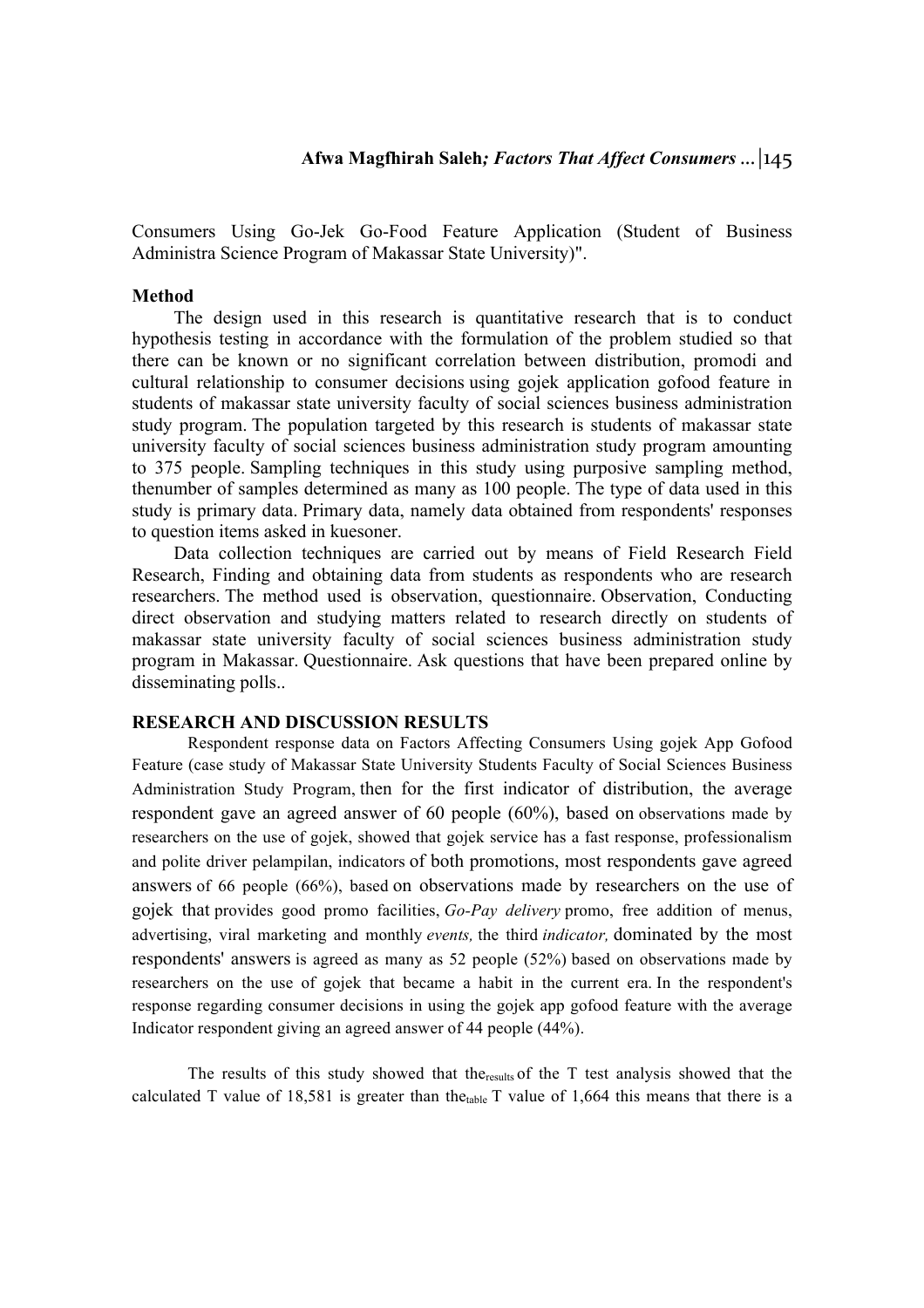#### 146 **Pinisi Business Administration Review**

Volume 3 Number 2, September 2021. Pages 143-148

partial significant influence between consumer behavior and consumer decision satisfaction using the gojek app gofood feature on the maghasiswa of makassar state university faculty of social sciences business administration. So the proposed hypothesis that "consumer behavior in the face of consumer decision satisfaction using the gojek app gofood feature on the maghasiswa of makassar state university faculty of social sciences business administration study program" is accepted. From the test results of correlation between consumer behavior and consumer decisions obtained correlation of 0.897 is at intervals of 0.80 - 1.00 which means that the contribution of consumer behavior to consumer decisions has a very strong level of influence / high.

#### **CONCLUSION**

Based on the results of the study will be presented some conclusions, namely, based on the results of correlation coefficient analysis, correlation coefficient results are obtained to 0.897, so it can be concluded that there is a relationship with a very high correlation rate in consumer behavior variables with significant consumer decisions using the gojek application gofood feature in the Makassar State University Student Faculty of Business Administration. excellent category. This can be seen from descriptive analysis, which shows 3 indicators are in high categories namely distribution, promotion and culture., based on the results of correlation analysis can be concluded that there is a significant relationship with a strong correlation between consumer behavior and consumer decisions. It is recommended that distribution, promotion and culture need to be maintained in order to increase the use of gojek app to help the company's innovation. Other companies are also expected to be able to form a good organizational culture in helping companies be more innovative.

# **LIBRARY LIST**

Arief, Sritua. "Economic*Research Methodology".* 1993. Jakarta : UI – Press.

- Alter, Steven. 2002. Information System, Foundation of E-business. 4th ed, Prentice Hall.
- Dosenpendidikan.com. "*Decision Making Process*". January 30th, 2020. https://www.wartaekonomi.co.id/read216299/go-food-dan-grabfoodsiapa-yang-berkuasa.
- Economy.P.B. "*Go-food and GrabFood, who is in power?".* February 3rd, 2020. https://www.wartaekonomi.co.id/read216299/go-food-dan-grabfoodsiapa-yang-berkuasa.
- Elissa, Ingge and Mujiyana. 2013. *Analiusis Factors That Influence The Decision to Purchase Via The Internet on Online Stores.* Journal of Economic Management. Diponegoro University, Semarang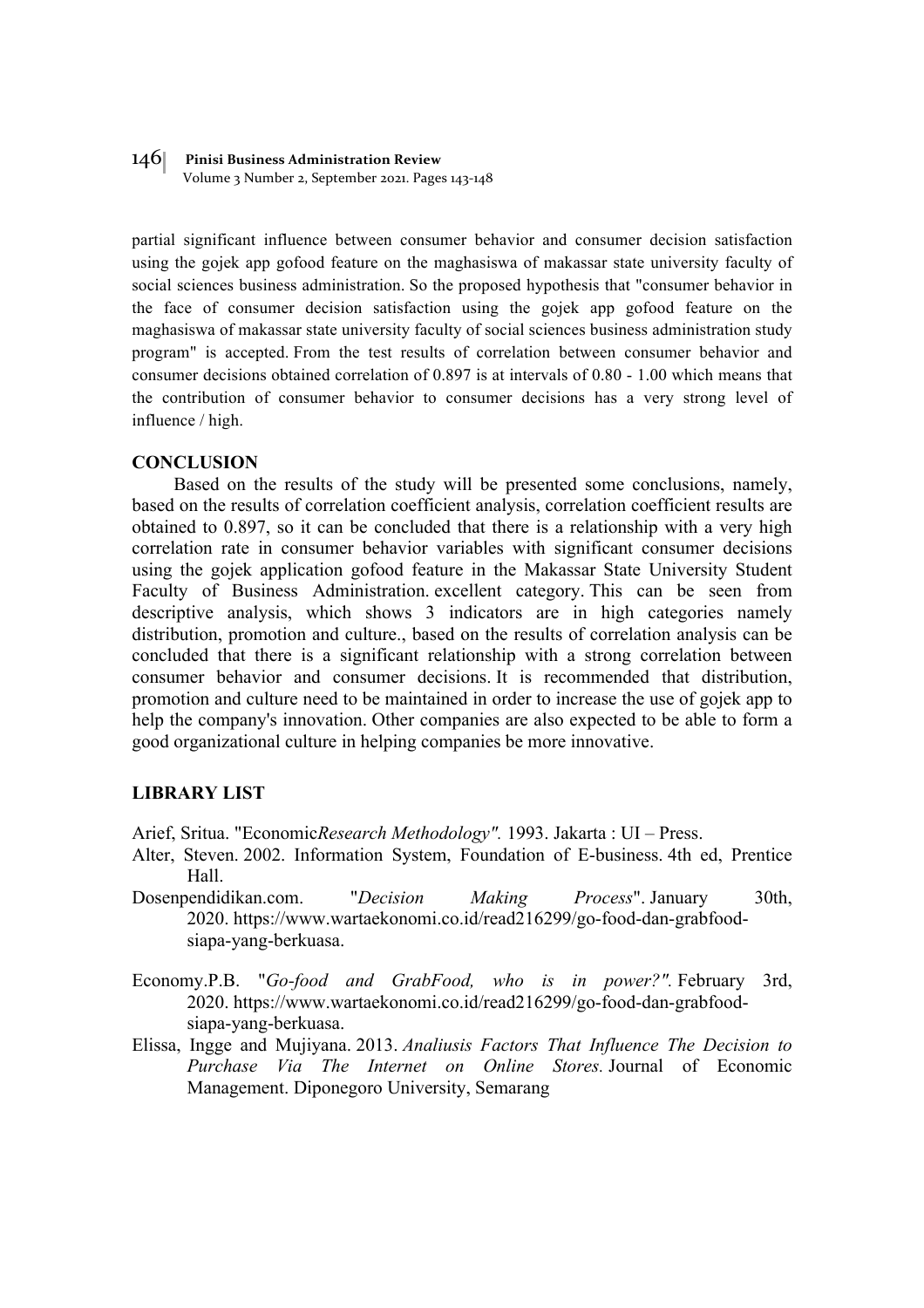- Engel et al. 2002. *Consumer behavior.* Translation of Drs. F.X.Budiyanto.Jakarta: Binarupa Aksara.
- Erlangga.Prasetyo.E. "*Online Shopping Purchase*". December 19th, 2019. http://prasetyokoko.blogspot.com/2012/11/pembelian-belanja-online.html, I'm sorry.
- Faculty of Social Sciences Makassar State University. 2015. *Thesis writing guidelines.* Makassar: Berkah Utami.
- Ghozali, Imam. 2016. *Multivariate Analysis Application With IBM SPSS 20 Program.* Semarang: The Publishing Board of Diponegoro University.
- Hendra, Muhammad. "The*History of Go-Jek and the Founder of Go-Jek".* December 15th, 2019. www.tipsdaftar.blogspot.co.id.
- Haxadm, what's going on? "*Understanding and Benefits of E-Commerce Online Store".* December 19th, 2019. http://haxtunchamber.org/pengertian-dan-manfaattoko-online-e-commerce/
- Josin, what's going on? *"This is the Habit of GO-JEK Customers When Ordering GO-FOOD"* December 17, 2019. www.inten.detik.com
- Kotler, P., & Santoso, S. 1999. *Marketing Management in Indonesia.* Jakarta: Salemba Four.
- Kotler, P., & Gary Armstong. 2009. *Marketing principles.* Jakarta: Erlangga Publisher.
- Kotler, P., & Kevin Keller. 2009. *Marketing Management.* Jakarta: Erlangga Publisher.
- Linda. "*How to use the Go-jek App, the most popular Online Ojek*". December 15th, 2019. www.carisinyal.com.

Mashun, what's going on? 2012. Language Research Method: Stages of Strategy, Method, and Technique. Jakarta: eagle press.

- Muslich, what's going on? A., & sri Iswati. 2019. *Quantitative research methodology. Surabaya*: Airlangga University.
- Nugroho, Dr., & setiadi. 2003. *Consumer Behavior.* Jakarta: Prenada Media Group.
- Peter, J. Paul & Jerry C. Olson. 1999. *Consumer Behaviour and Marketing Strategies.* Fourth edition. Volume 1. Jakarta:
- Sangadji, E.M., & Sopiah. 2013. *Consumer Behavior: a practical approach.* Yogyakarta: C.V. andi offset.

Schiffman and Kanuk. 2008. *Consumer behavior.* Issue 7. Jakarta: Index